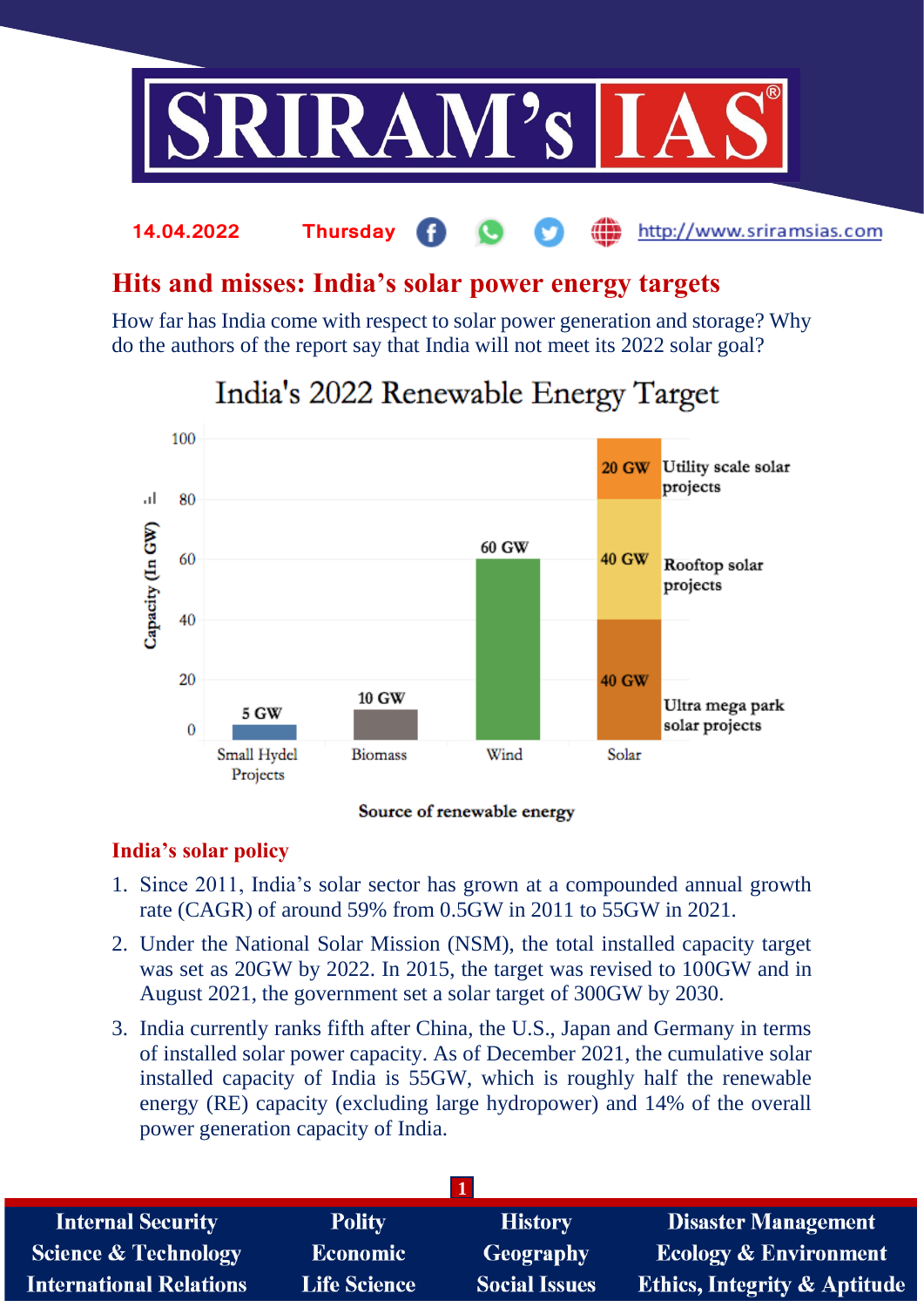

#### http://www.sriramsias.com **14.04.2022 Thursday**

4. Within the 55GW, grid-connected utility-scale projects contribute 77% and the rest comes from the grid-connected rooftop and off-grid projects.

### **Target of 100GW of solar power:**

- 1. A report prepared by JMK Research and Analytics and the Institute for Energy Economics and Financial Analysis says India will likely miss its 2022 target of installing 100GW of solar power capacity.
- 2. The report states that as of April, only about 50% of the 100GW target, consisting of 60GW of utility-scale and 40GW of rooftop solar capacity, has been met.
- 3. This is because of



rooftop solar lagging behind, the authors say. A 25GW shortfall in the 40GW rooftop solar target, is expected compared to 1.8GW in the utility-scale solar target by December 2022. Thus, it is in rooftop solar that the challenges of India's solar-adoption policy stick out.

### **Rooftop solar adoption targets:**

1. In December 2015, the government launched the first phase of the gridconnected rooftop solar programme to incentivise its use in residential, institutional and social areas.

| <b>Internal Security</b>        | <b>Polity</b>       | <b>History</b>       | <b>Disaster Management</b>              |
|---------------------------------|---------------------|----------------------|-----------------------------------------|
| <b>Science &amp; Technology</b> | <b>Economic</b>     | <b>Geography</b>     | <b>Ecology &amp; Environment</b>        |
| <b>International Relations</b>  | <b>Life Science</b> | <b>Social Issues</b> | <b>Ethics, Integrity &amp; Aptitude</b> |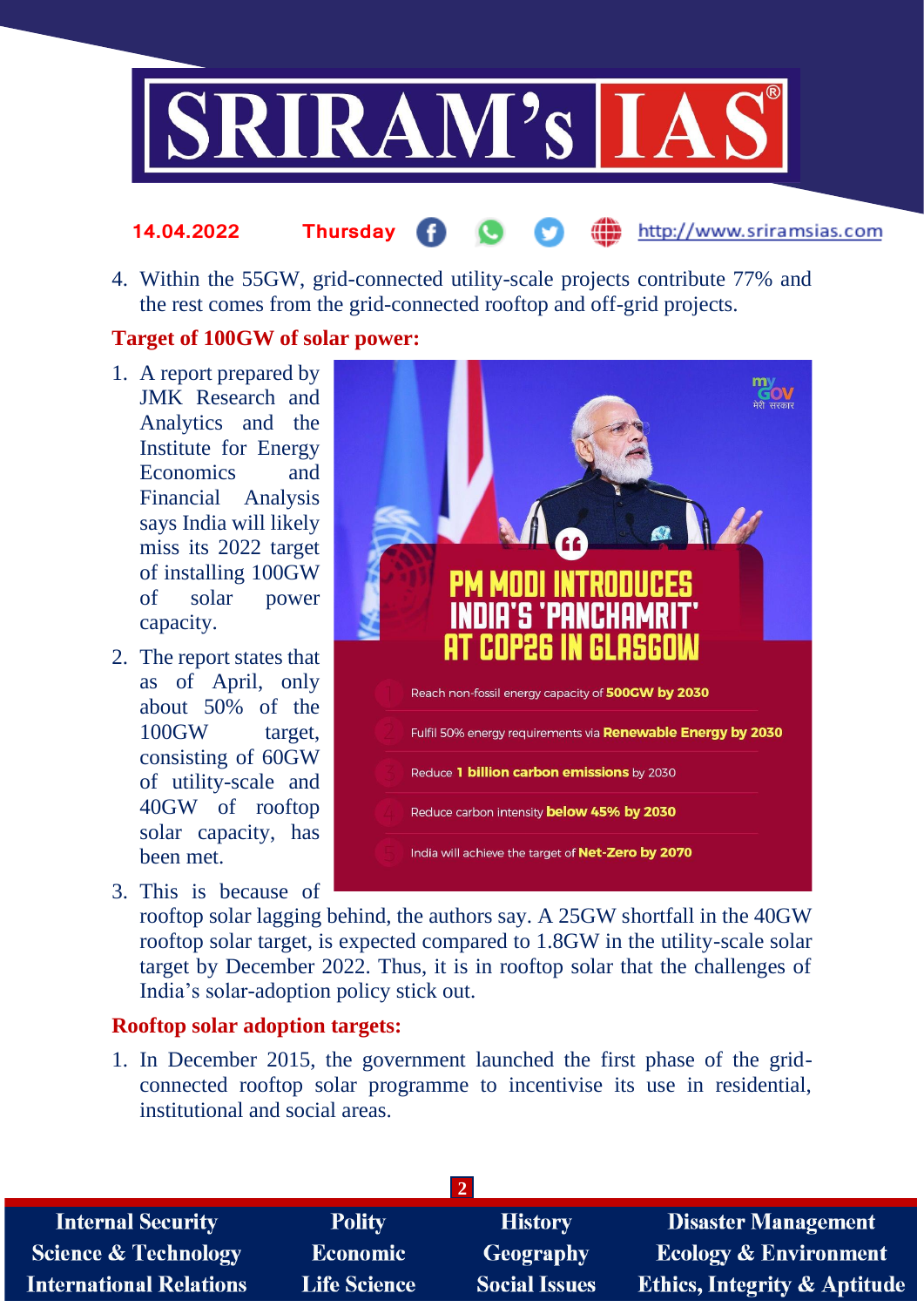

- http://www.sriramsias.com **14.04.2022 Thursday**
- 2. The second phase, approved in February 2019, had a target of 40GW of cumulative rooftop solar capacity by 2022, with incentives in the form of central financial assistance (CFA).

## **Rooftop solar market**

Factors impeding rooftop-solar installation include

- Pandemic-induced supply chain disruption
- Regulatory roadblocks
- Inconsistent policy frameworks of the Centre/ State governments
- Lack of consumer awareness
- Limits to net-metering (or paying users who give back surplus electricity to the grid);
- Taxes on imported cells and modules, unsigned power supply agreements (PSAs) and banking restrictions;
- Financing issues plus delays in or rejection of open access approval grants; a
- Unpredictability of future open access charges

However, thanks to falling technology costs, increasing grid tariffs, rising consumer awareness and the growing need for cutting energy costs, the rooftop solar market is gradually coming up.

### **Rooftop is future:**

- 1. Going ahead, rooftop solar adoption is expected to proportionally increase as land and grid connectivity for utility solar projects are expected to be hard to come by.
- 2. Given the challenge of integrating variable renewable energy into the grid, most of the RE capacity installed in the latter half of this decade is likely to be based on wind-solar hybrid (WSH), RE-plus-storage and round-the-clock RE projects rather than traditional solar/wind projects, according to the report.

| <b>Internal Security</b>        | <b>Polity</b>       | <b>History</b>       | <b>Disaster Management</b>              |  |
|---------------------------------|---------------------|----------------------|-----------------------------------------|--|
| <b>Science &amp; Technology</b> | <b>Economic</b>     | <b>Geography</b>     | <b>Ecology &amp; Environment</b>        |  |
| <b>International Relations</b>  | <b>Life Science</b> | <b>Social Issues</b> | <b>Ethics, Integrity &amp; Aptitude</b> |  |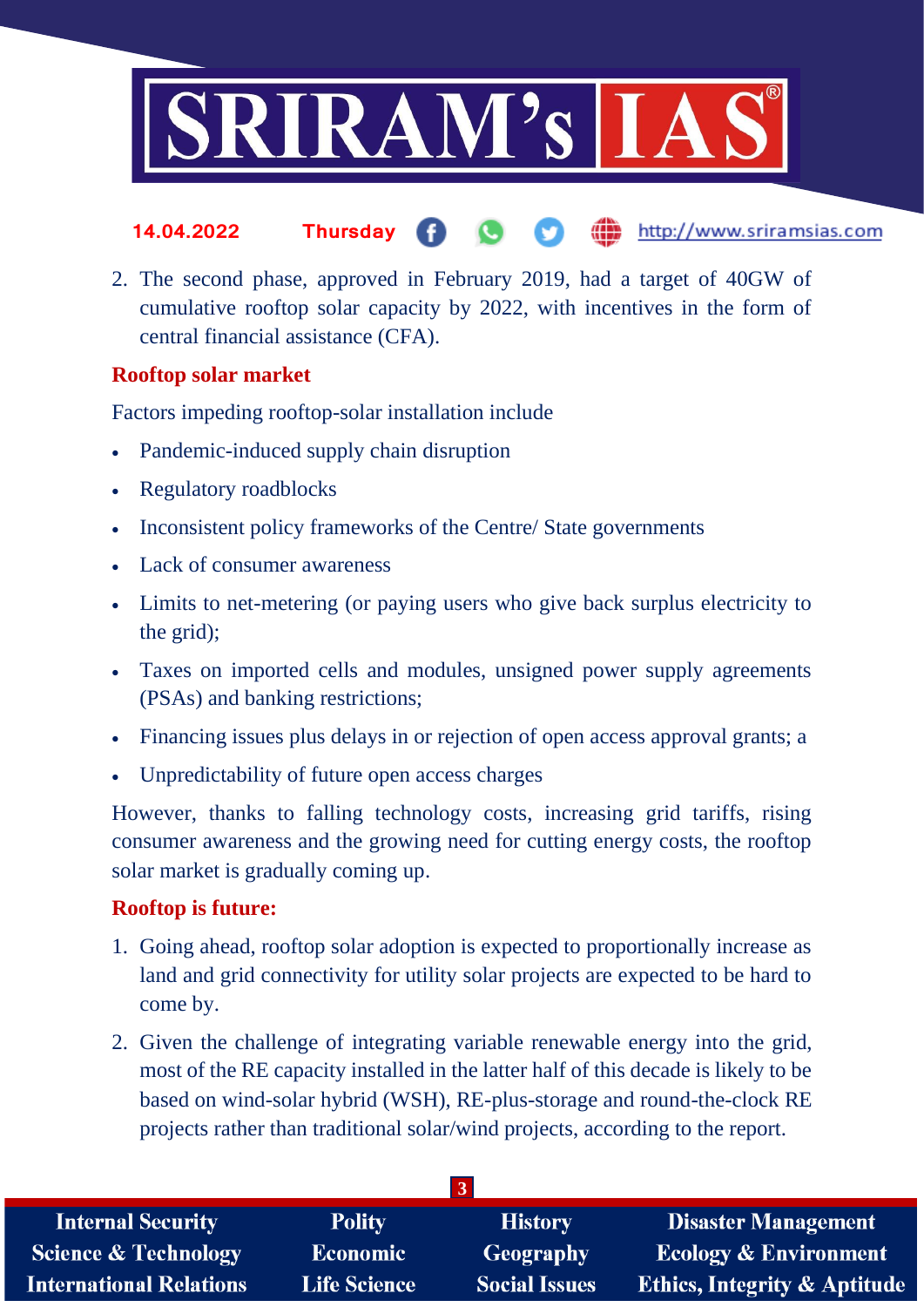

#### http://www.sriramsias.com **14.04.2022 Thursday**

## **A fuller learning**

The decision to allow students to pursue two degrees is welcome. Institutions and teachers should be enabled to own the reform.

## **UGC issues norms for students to do two programmes at once**

The guidelines are applicable to academic programmes other than PhD.

### **Rationale or Need:**

- 1. It is in keeping with the New Education Policy's welcome thrust on eliminating silos in education.
- 2. The UGC has said the move caters to the increase in demand for higher education
- 3. With the rapid increase in demand for higher education and limited availability of seats in regular stream, several higher education institutes have started a number of programmes in Open and Distance Learning (ODL) to meet the aspirations of students. It has also led to the emergence of online education programmes.

### **Two academic programmes concurrently: Benefits**

- 1. An eligible student studying for a degree in a science subject should also have the opportunity to learn the intricacies of a discipline in the humanities, social sciences or commerce, and vice-versa.
- 2. Currently, the higher education regulator's rules do not allow simultaneous enrollment in two programmes. This inflexibility is often cited as a major cause for the lack of meaningful conversations across streams of knowledge.
- 3. The deficit is particularly glaring because a range of contemporary challenges — from addressing climate change to designing employment programmes that cater to local needs to making workplaces more inclusive — require the broadbasing of expertise.
- 4. The reform is, therefore, much needed and if done well, can go a long way towards fulfilling one of the major objectives of liberal education broadening outlooks and expanding the perspectives of students.

| <b>Internal Security</b>        | <b>Polity</b>       | <b>History</b>       | <b>Disaster Management</b>              |
|---------------------------------|---------------------|----------------------|-----------------------------------------|
| <b>Science &amp; Technology</b> | <b>Economic</b>     | Geography            | <b>Ecology &amp; Environment</b>        |
| <b>International Relations</b>  | <b>Life Science</b> | <b>Social Issues</b> | <b>Ethics, Integrity &amp; Aptitude</b> |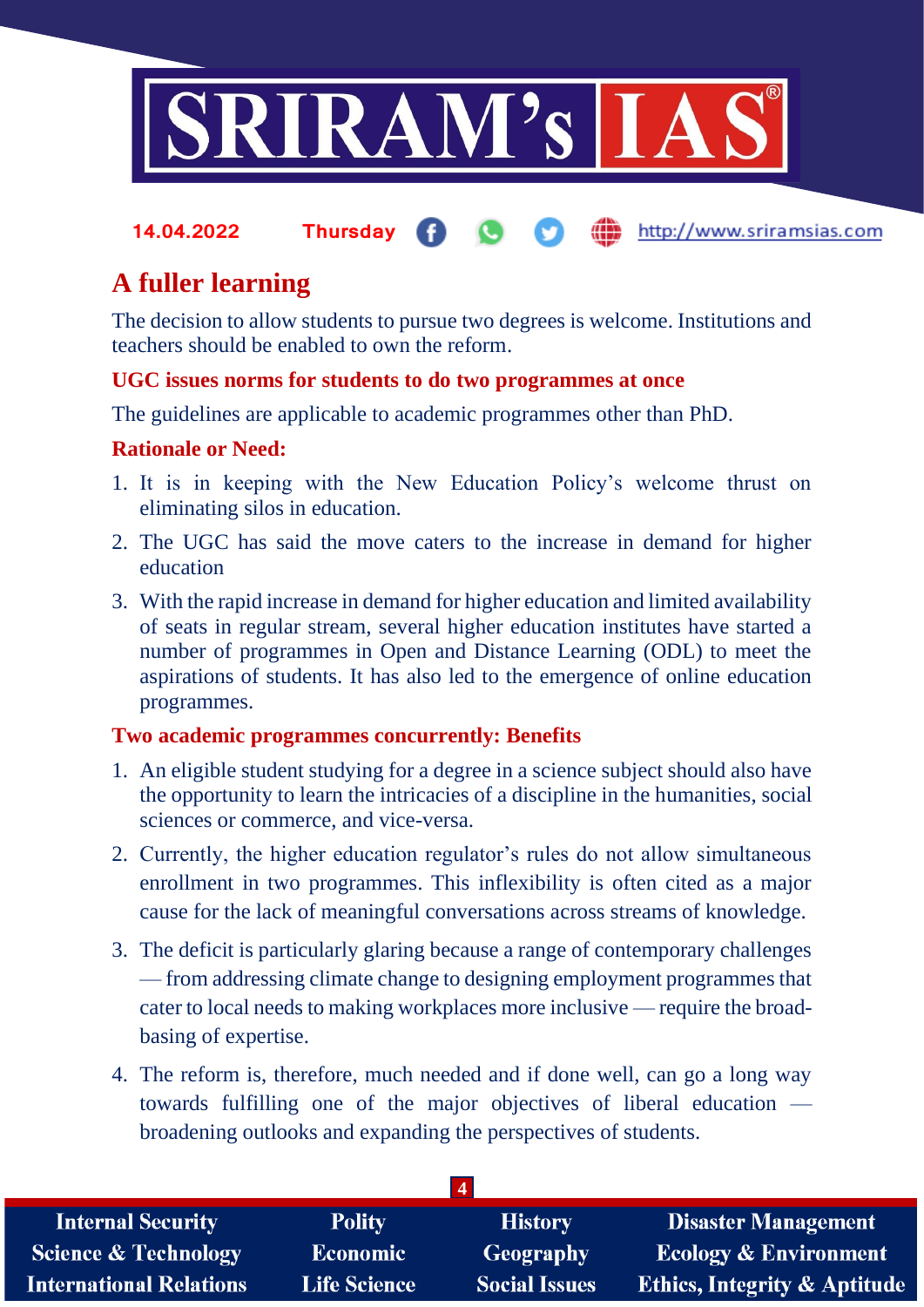

#### the http://www.sriramsias.com **14.04.2022 Thursday**

- 5. Admission to one course doesn't preclude your capability to pursue another course. If a student is not capable, then they will not succeed. But if they are capable, let them take it.
- 6. Why penalise a student who is only looking to enhance his or her skills?

Implementing it will, however, pose challenges. It will place demands on academia and require hand-holding by policymakers.

## **Challenges to higher education:**

## **Enrolment Ratio:**

- 1. This decision will increase the load on universities. It doesn't increase the number of students enrolling in universities because the same student will study two courses. So, the gross enrolment ratio [GER] in higher education doesn't go up.
- 2. The GER for higher education is at 27.1% according to the All India Survey on Higher Education (AISHE) 2019-20. The NEP has set the target of raising this to 50% by 2035
- 3. The move will also lead to a demand for more teachers when thousands of vacancies for current needs haven't been filled.

### **Need for teacher training for a diverse classroom:**

- 1. A growing body of literature attests to the explosion of aspirations after the liberalisation of the economy but the country's educational institutions have struggled to do justice to the pedagogical needs precipitated by the farreaching transformations.
- 2. Teachers are, by and large, still not trained to do justice to students coming from a variety of social and economic backgrounds.
- 3. The new reform could compound this predicament, especially because instructors will now be required to design courses and structure teaching practices to cater to students with core competencies in diverse knowledge streams — for instance, a history classroom may well have students who are

**5**

| <b>Internal Security</b>        | <b>Polity</b>       | <b>History</b>       | <b>Disaster Management</b>              |
|---------------------------------|---------------------|----------------------|-----------------------------------------|
| <b>Science &amp; Technology</b> | <b>Economic</b>     | Geography            | <b>Ecology &amp; Environment</b>        |
| <b>International Relations</b>  | <b>Life Science</b> | <b>Social Issues</b> | <b>Ethics, Integrity &amp; Aptitude</b> |